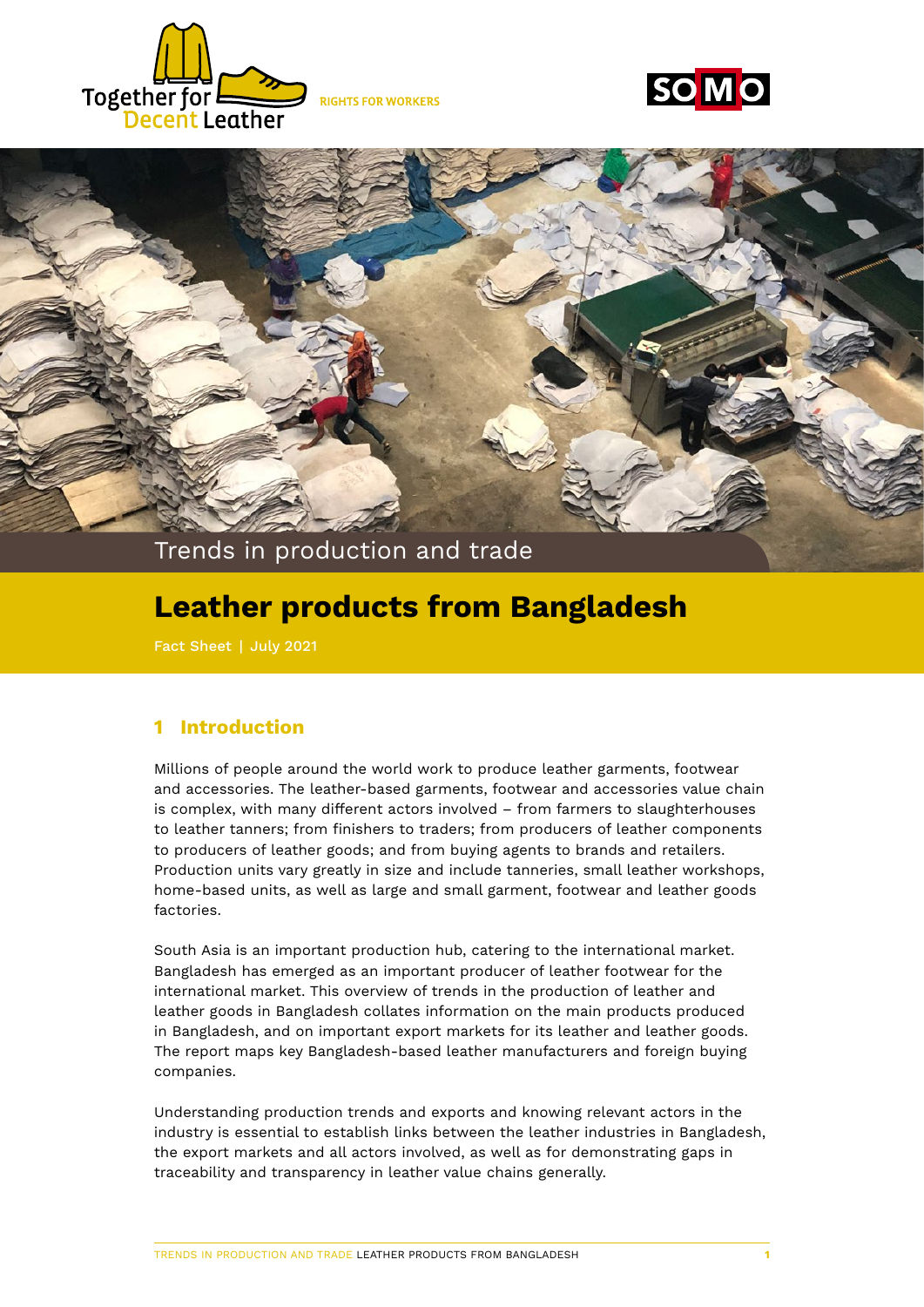This mapping lists a number of key manufacturers of leather and leather goods as well as a number of key buyers of these products. It should be noted that companies sourcing leather goods from Bangladesh do not necessarily use leather produced in Bangladesh for the production of these goods. They may use leather imported from other countries. For more information see paragraph 3.

This mapping of the Bangladesh leather industry has been made as a part of the Together for Decent Leather programme, which aims to improve working conditions and to reduce labour rights abuses, focusing on production hubs for leather products in South Asia – in particular in Vellore and Chennai districts in Tamil Nadu, India; greater Karachi in Pakistan; and the greater Dhaka region in Bangladesh. The Decent Leather programme particularly focuses on tanning, manufacturing, trade and retail phases of the leather and leather goods supply chain.

### **1.1 Methodology**

This overview of trends in the production and export of leather and leather goods from Bangladesh is based on desk research. Public and subscription-based databases were accessed to gather information about export trends; export destinations; key manufacturers and buying companies, as well as to establish linkages between these exporting and importing companies.

As for the other mappings in this series (Pakistan' and India<sup>2</sup>), the United Nations Comtrade database<sup>3</sup> was used to gather information about export trends and export destinations. However, data availability for Bangladesh stops after 2015. Therefore, imports of leather and leather goods from Bangladesh into all countries that report to Comtrade were considered. In order to provide some insight on export trends over a longer period, we decided to look into a the period 2013-2019.

The Panjiva database<sup>4</sup> was used to gather information about key exporting manufacturers and their clients.

Lastly, the Open Apparel Registry (OAR)<sup>5</sup> was consulted to establish linkages between manufacturers in Bangladesh and their international clients.

### **Lack of supply chain information**

It should be taken into account that there are considerable gaps in the available information. Panjiva only includes detailed shipment information for a limited number of countries. It does not include data for Bangladesh and neither data for important sourcing countries including China and European countries. OAR brings together information of brands, retailers, multistakeholder initiatives (MSIs) and certification initiatives that disclose supplier lists. However, many of the brands and retailers operating in the leather goods sector do not disclose such information. The information on supply chain links presented in this paper is therefore nowhere near complete.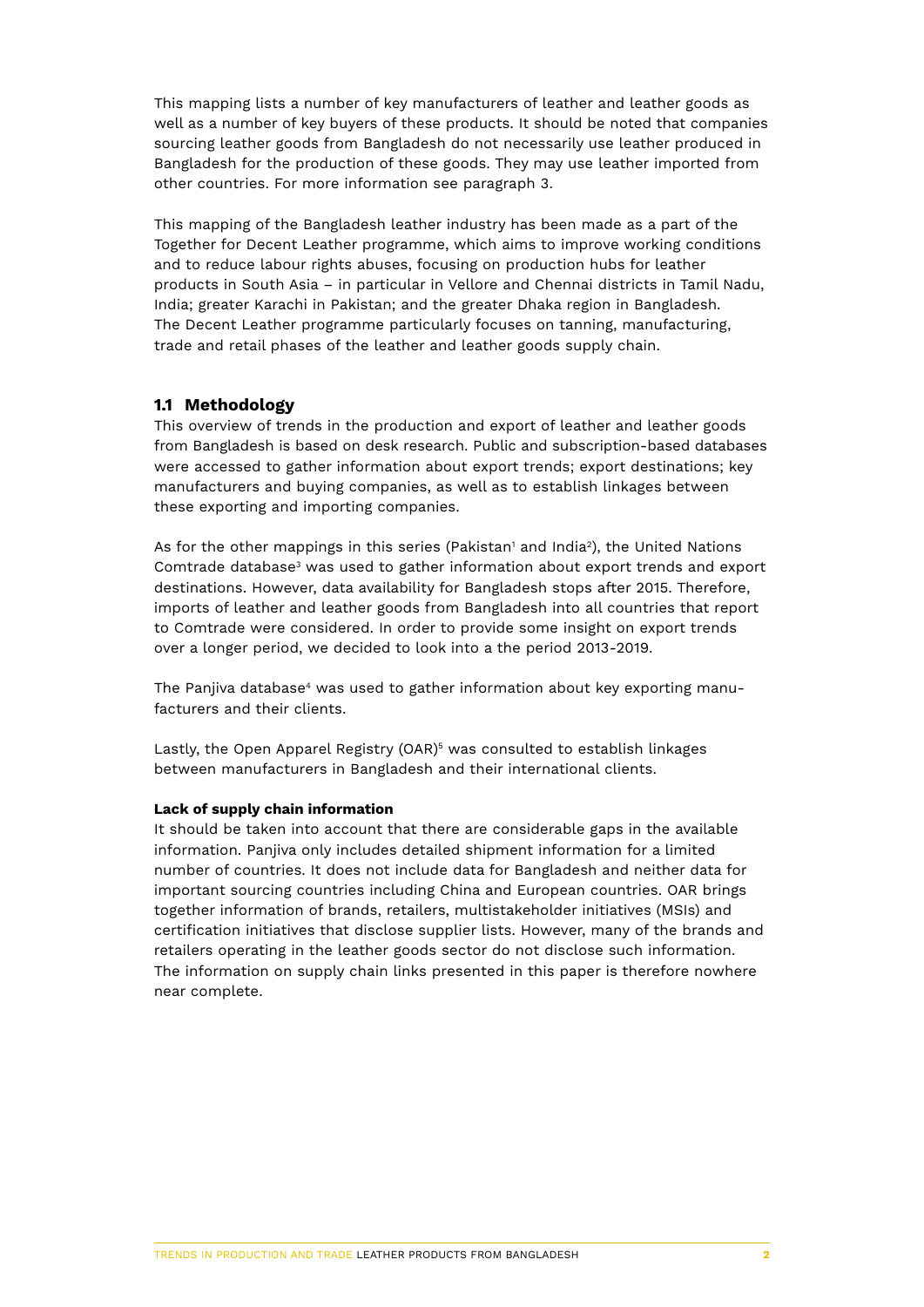### **Product groups featured**

For this overview of trends in production and exports, we have looked into different sets of product groups and subgroups, as classified internationally using Harmonised System (HS) codes.

#### **HS 41 – raw hides and skins (other than fur skins) and leather**

**•** 4104 to 4115 include tanned hides and finished or semi-finished leather

**HS 42 – articles of leather; saddlery and harness, travel goods, handbags, and similar containers**

- 4202 Trunks; suit, camera, jewellery, cutlery cases; travel, tool, similar bags; wholly or mainly covered by leather, composition leather, plastic sheeting, textile materials, vulcanised fibre, paperboard
- $\bullet$  4203 Articles of apparel and clothing accessories, of leather or of composition leather

### **HS 64 – footwear; gaiters and the like; parts of such articles**

 $\bullet$  6403 – Footwear; with outer soles of rubber, plastics, leather or composition leather and uppers of leather

See: https://www.foreign-trade.com/reference/hscode.htm

### **1.2 The leather goods supply chain**

From slaughter to store shelves, animal hides undergo a wide range of treatments to make it into workable leather that can then be used as a basis for making final products such as shoes, garments, gloves, bags, and so on.

These different processes may take place in different countries. For instance, leather produced in Bangladesh is not only used for the production of leather goods in the country itself but is also exported to countries such as China and Italy, leading countries in the production of shoes, leather garments and bags. These products are subsequently sold internationally, labelled as 'made in China' or 'made in Italy'. In addition, leather footwear and other leather products manufactured in Bangladesh are not necessarily made from leather produced in Bangladesh. In fact, a number of brands and retailers, including H&M for example, state that they require leather to be imported from other countries for the production of leather goods that they source from Bangladesh.

Due to the intrinsic opaqueness of the industry in which products and semi-finished products are sourced, processed and manufactured in different countries, the origin of leather used in end-products and the conditions under which it is produced is often obscured for consumer and civil society organisations.

In addition to the many different production steps, there are many different actors involved. Due to a lack of transparency on supply chain and trade flow information, it is challenging to establish all the links in leather goods supply chains. A great range of actors are involved in the production of leather and leather goods: slaughterhouses, tanneries, large vertically integrated leather and leather goods manufacturers, small leather workshops, home-based units, as well as large and small garments, footwear and leather goods factories. In addition, traders, agents and buying houses are involved in this industry. Products are subsequently shipped and sold all over the world by brands directly or by (online) retailers.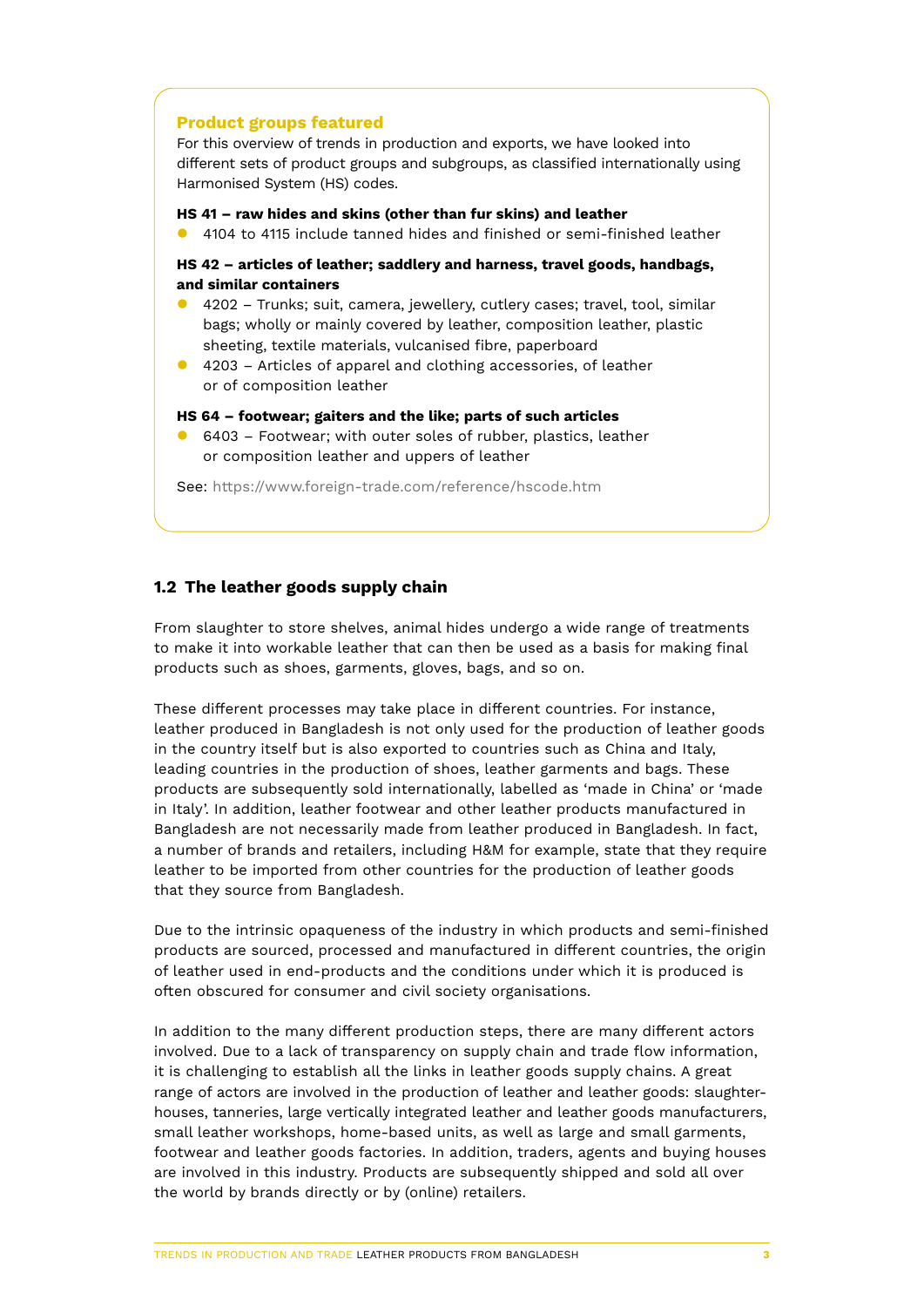#### **Figure 1 Production phases of the leather goods supply chain**



The Together for Decent Leather programme focuses on the brown steps.

This complexity is also found when it comes to employment relationships. Workers may be hired directly by the tanneries or leather goods factories they work for. Often, however, workers are recruited and contracted by labour contractors who are operating independently from the workplaces. The leather industry is further characterised by a high level of informal labour and home working.

### **2 Bangladesh leather and leather goods industry**

Bangladesh produces leather and leather goods such as shoes, belts, bags, suitcases, wallets and to a minor extent leather apparel. After the Ready-Made Garment (RMG) industry – which accounts for more than 80% of the country's export revenues<sup> $6$ </sup> – it is the second-largest export-earning industry, generating around 3% of Bangladesh's total export revenues in the year 2019<sup>7</sup>.

The government of Bangladesh has identified the leather and leather goods industry as a priority sector, and therefore provides numerous incentives, including tax benefits and duty-free imports of raw materials (hides and skins) and machinery for factories that are exclusively export-oriented<sup>8</sup>.

With the availability of a large livestock population (mainly cows and goats) and the presence of tanneries and production facilities that manufacture a range of end-products, Bangladesh has the potential to cover the entire production process. Quota free access to major export markets – e.g. through the EU's 'Everything But Arms' agreement under Generalised Scheme of Preferences – makes Bangladesh an attractive sourcing destination for international brands, retailers and e-tailers. In particular, Bangladesh's export-oriented footwear sector has been growing in the past years. Rising labour costs in China – the largest exporter of leather products globally – have contributed to this growth. In a search for lower production costs, Chinese manufacturers have set up footwear factories in Bangladesh to supply international end-buyers<sup>9</sup>. However, it is not only a success story; the Bangladesh leather and leather goods industry also faces major challenges, including serious environmental and social issues.

For this mapping, we have looked into four subsectors: production of leather; production of leather apparel; production of (leather) footwear and; production of (leather) bags and trunks. Of these subsectors, (leather) footwear is most important in terms of export revenues. Exports of finished leather goods – footwear as well as bags, trunks and cases – have grown consistently over the past few years (see figure 2). The exports of finished leather have dramatically decreased since 2014. The export of leather apparel plays a minor role and therefore no detailed analysis is included in this paper for this subsector.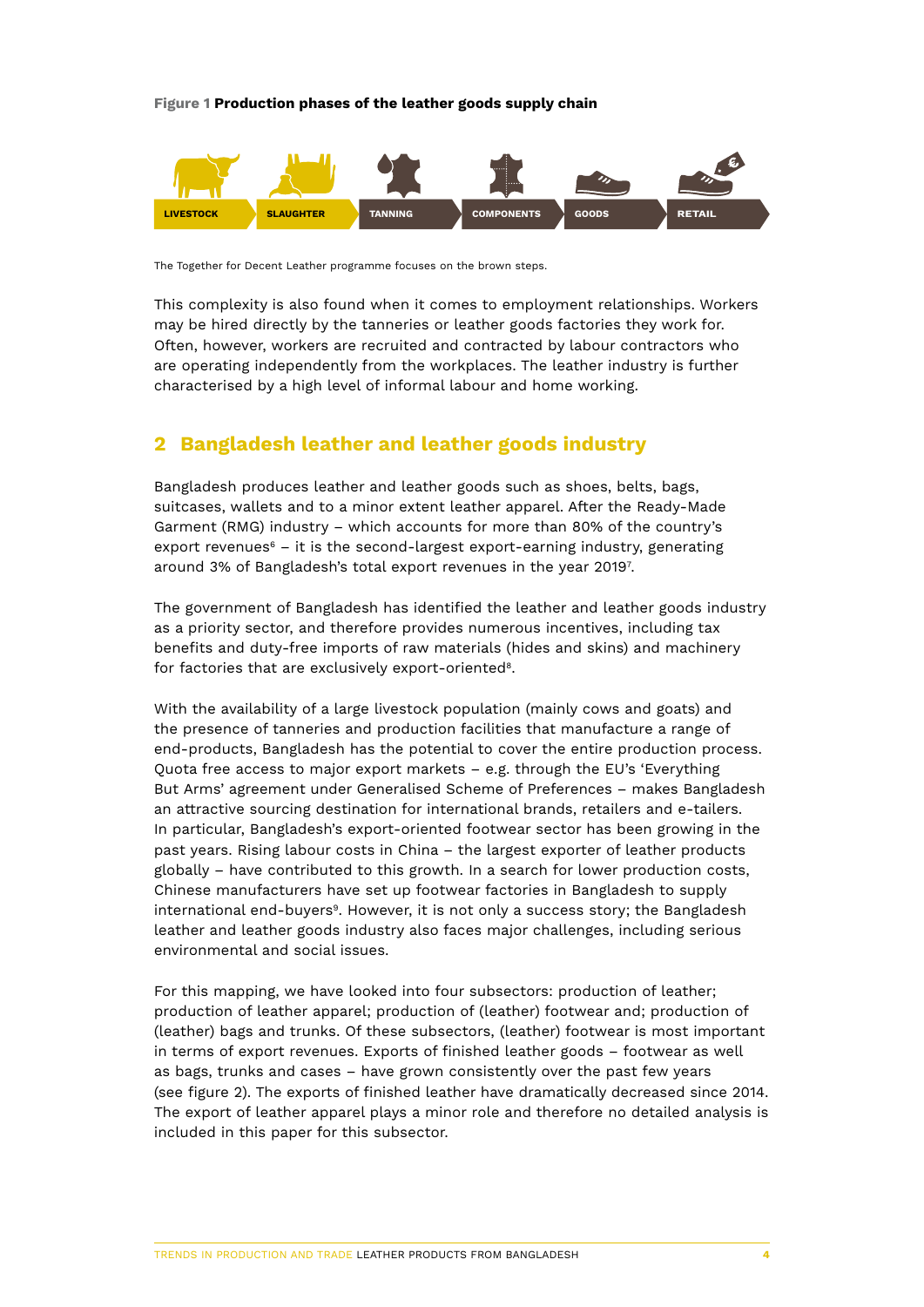

**Figure 2 Leather and leather goods exports from Bangladesh** in US\$ millions

Source: Graph produced by SOMO based on data derived from UN Comtrade database. Due to the absence of export data reported by Bangladesh, this graph is based on data reported by all countries that import leather and leather goods from Bangladesh. HS codes used: leather: 41; (leather) footwear: 6403; (leather) bags, trunks, cases: 4202; leather apparel: 4203.

### **Production facilities and workforce**

The leather and leather goods industry in Bangladesh involves a diverse range of producers. The Leathergoods and Footwear Manufacturers & Exporters Association of Bangladesh (LMFEAB, the industry association that represents export-oriented manufacturers of leather goods and footwear) reports that there are some 200 tanneries, 3,500 small and medium sized leather goods production facilities and around 100 large leather and leather goods manufacturers.<sup>10</sup> Some of these producers are so called vertically integrated enterprises that operate tanning facilities as well as leather footwear factories. An example is Apex.

A report by the Friedrich Ebert Stiftung and the SME Foundation highlights the fact that subcontracting is very much present in the different stages of the leather and leather goods supply chain in Bangladesh where micro and small firms act as subcontractors to larger firms. The report describes that "scarce capacity in peak season and rising competition among micro and small enterprises are the driving forces for subcontracting of production activities"11.

It is difficult to find accurate information on the number of people working in the leather and leather goods industry in Bangladesh. Different estimates can be found. The Leathergoods and Footwear Manufacturers and Exporters Association of Bangladesh (LMFEAB) reports that the leather and leather goods industry, directly and indirectly, employs around 850,000 workers but without giving a further breakdown for the different sectors and without specifying what it considers to be indirectly employed<sup>12</sup>. Homeworkers are not counted in these figures. About 70% of the employees in the footwear factories are female<sup>13</sup>. Tanneries predominantly employ male workers<sup>14</sup>.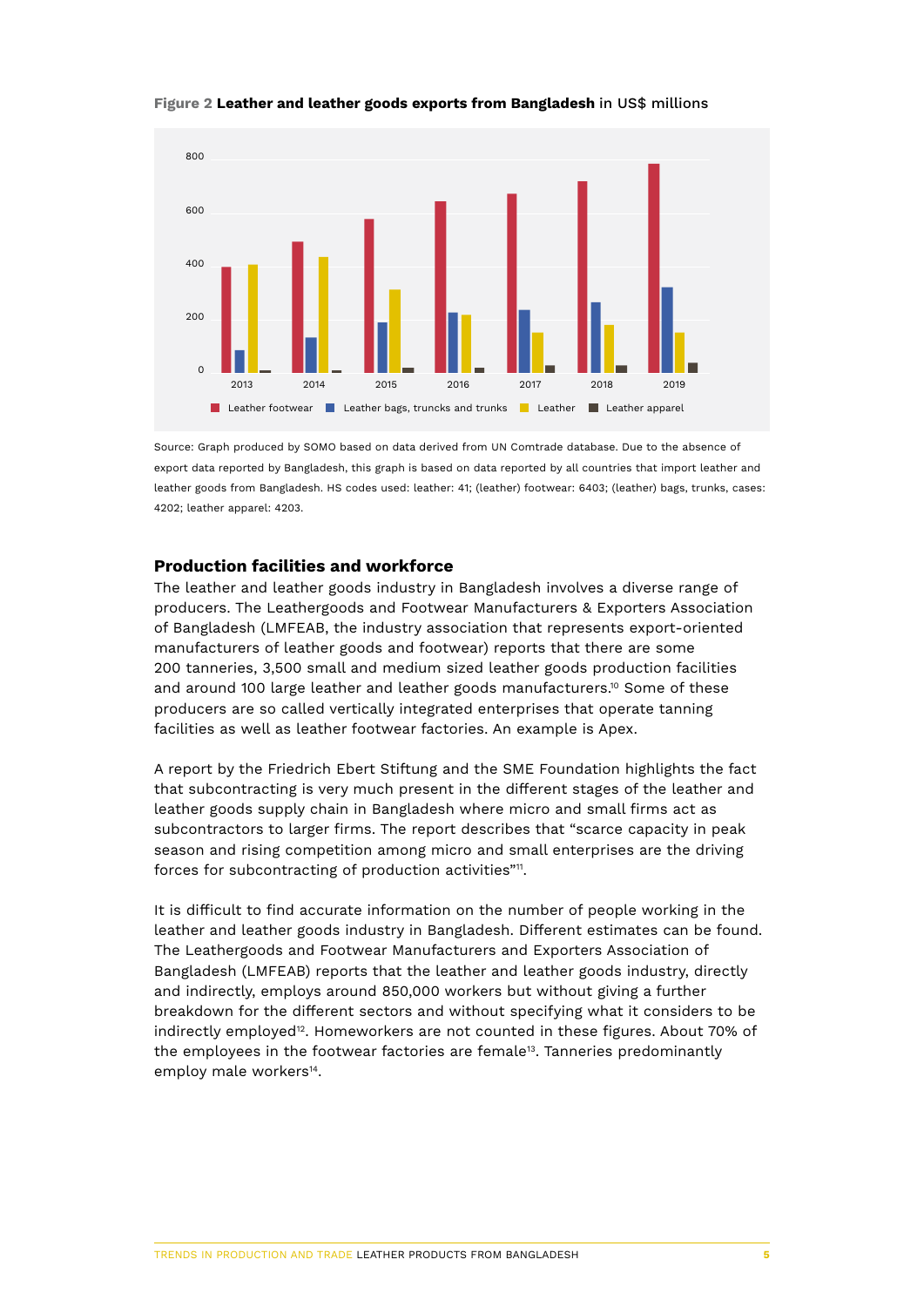### **3 Leather production and export**

There are around 200 tanneries in Bangladesh<sup>15</sup>. Most of these are standalone tanneries, while some of them are part of vertically integrated enterprises that engage in the production of leather as well as the manufacture of leather footwear and/or other leather goods.

Tanneries in Bangladesh produce semi-finished and finished leather, for both the domestic market and export.

Tanneries may export through direct relations with foreign leather goods manufacturers or – especially the smaller ones – via buying agents. This extra layer adds to the opaque supply chain.

Most of the country's leather production is located in and around the city of Dhaka. The area of Hazaribagh in the Southwest of Dhaka was for a long time the centre of tanning in the country, with originally some 90% of all tanneries based there<sup>16</sup>. The area – and particularly the Buriganga river that runs through it – is highly polluted due to the discharge of the tanneries' toxic wastewater.

In 2003, the Bangladesh government decided that tanneries located in Hazaribagh should relocate to a new purpose-built and modern cluster in Savar, 10 kilometres from Hazaribagh. The relocation site in Savar was to be equipped with a Common Effluent Treatment Plant (CETP), in conformance with international environmental standards. The relocation was severely delayed and to date is incomplete. In May 2020, the Asia Foundation reported that of the 220 tanneries that operated in the Hazaribagh area, 123 had completed the move and were operational at the new site<sup>17</sup>.

In recent years, concerns about the environmental and social impacts of the tannery industry of Bangladesh have increased. The industry may have lost international customers due to these concerns<sup>18</sup>.

H&M for instance states it does not allow leather from Bangladesh to be used in its products due to "poor tannery processes in the country"<sup>19</sup>. However, H&M does source leather footwear from Bangladesh. This implies that leather used for the H&M products manufactured in Bangladesh needs to be imported from elsewhere. Likewise, Deichmann in response to research by Transparentem about environmental pollution and labour rights violations in the Bangladesh tanning industry said that its footwear produced in Bangladesh is made with imported leather. Other brands and retailers require certification by the Leather Working Group (LWG)<sup>20</sup>. Currently, there are only three tanneries in Bangladesh with LWG certification.

Exports of leather have been falling. The graph below shows exports of leather from Bangladesh over a 10-year period (2010-2019). From 2010 to 2014 leather exports were generally increasing, apart from a dip in 2012. However, as of 2014, a dramatic decline can be observed. Leather export revenues in 2019 dropped by around 65% compared to the year 2014.

The below graph also shows imports of leather into Bangladesh. These imports have been on the rise which indicates that Bangladesh needs to import leather to meet the growing international demand for leather footwear, bags, cases and trunks.

Besides the issues around the relocation of the tanning industry, the industry faces several other challenges. A report by the Netherlands Enterprise Agency (RVO) mentions the lack of professional slaughterhouses in Bangladesh. The report further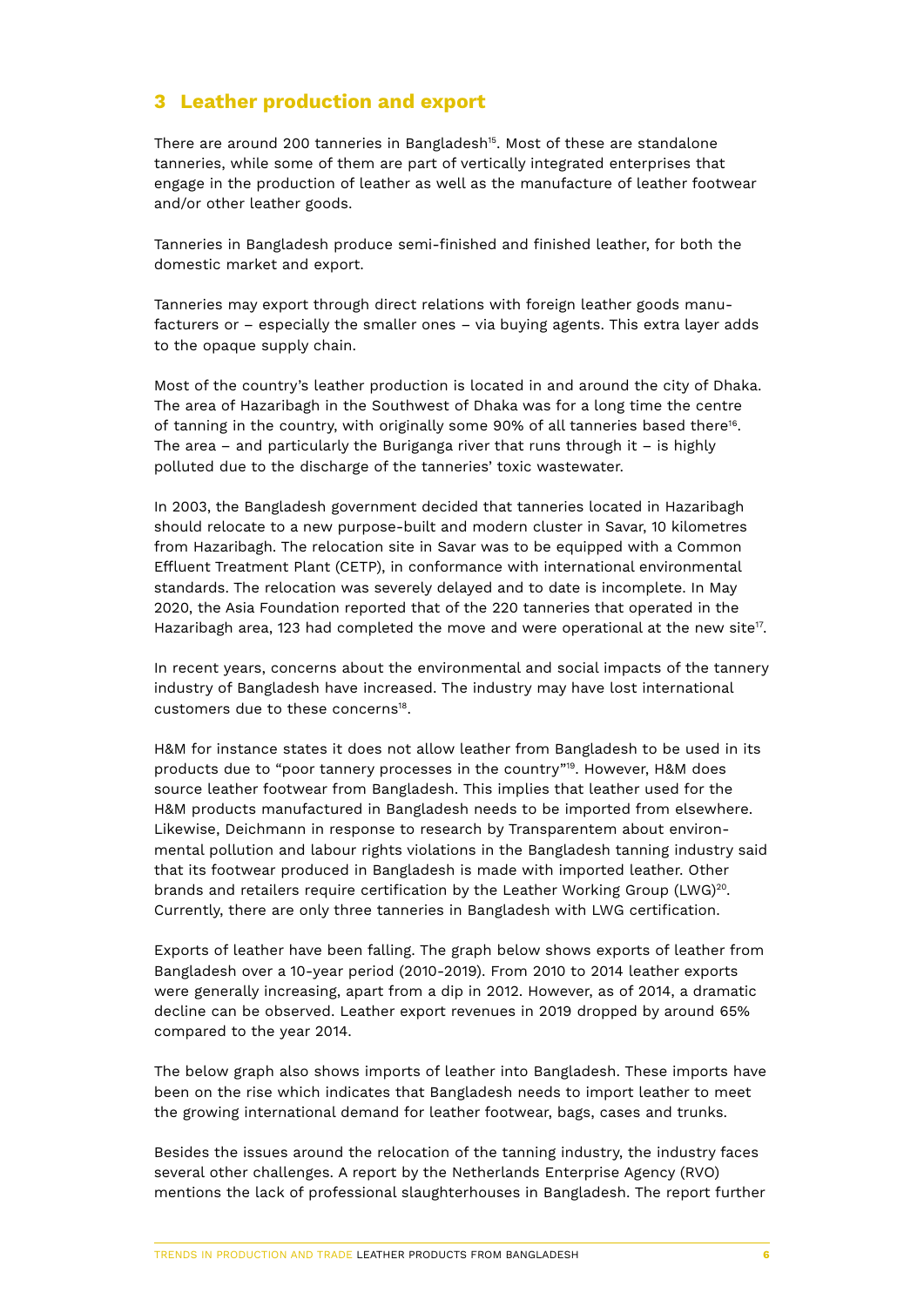describes that slaughter usually takes place in the street for cattle or at home for small ruminants $21$ .

Around 40% of raw hides and skins become available after large religious festivals. These hides and skins – being perishable goods – need to be adequately conserved. Tanneries in Bangladesh do not have sufficient capacity to process the available quantities in a short timeframe.<sup>22</sup> In addition, the Bangladesh leather industry relies on expensive imports of chemicals that are used in the tanning process<sup>23</sup>.



**Figure 3 Leather exports and imports** in US\$ millions

Source: Graph produced by SOMO based on data derived from UN Comtrade database. Due to the absence of data reported by Bangladesh, this graph is based on data reported by all countries that import leather from and export leather to Bangladesh (HS Code used: 41).

### **Export destinations in 2019**

China is by far the most important export destination for leather produced in Bangladesh. Followed by Hong Kong, Italy, India and Spain.



**Figure 4 Top five leather export destinations from Bangladesh 201924**

Source: Graph produced by SOMO based on data derived from UN Comtrade database. Due to the absence of export data reported by Bangladesh, this graph is based on data reported by all countries that import leather from Bangladesh (HS Code used: 41).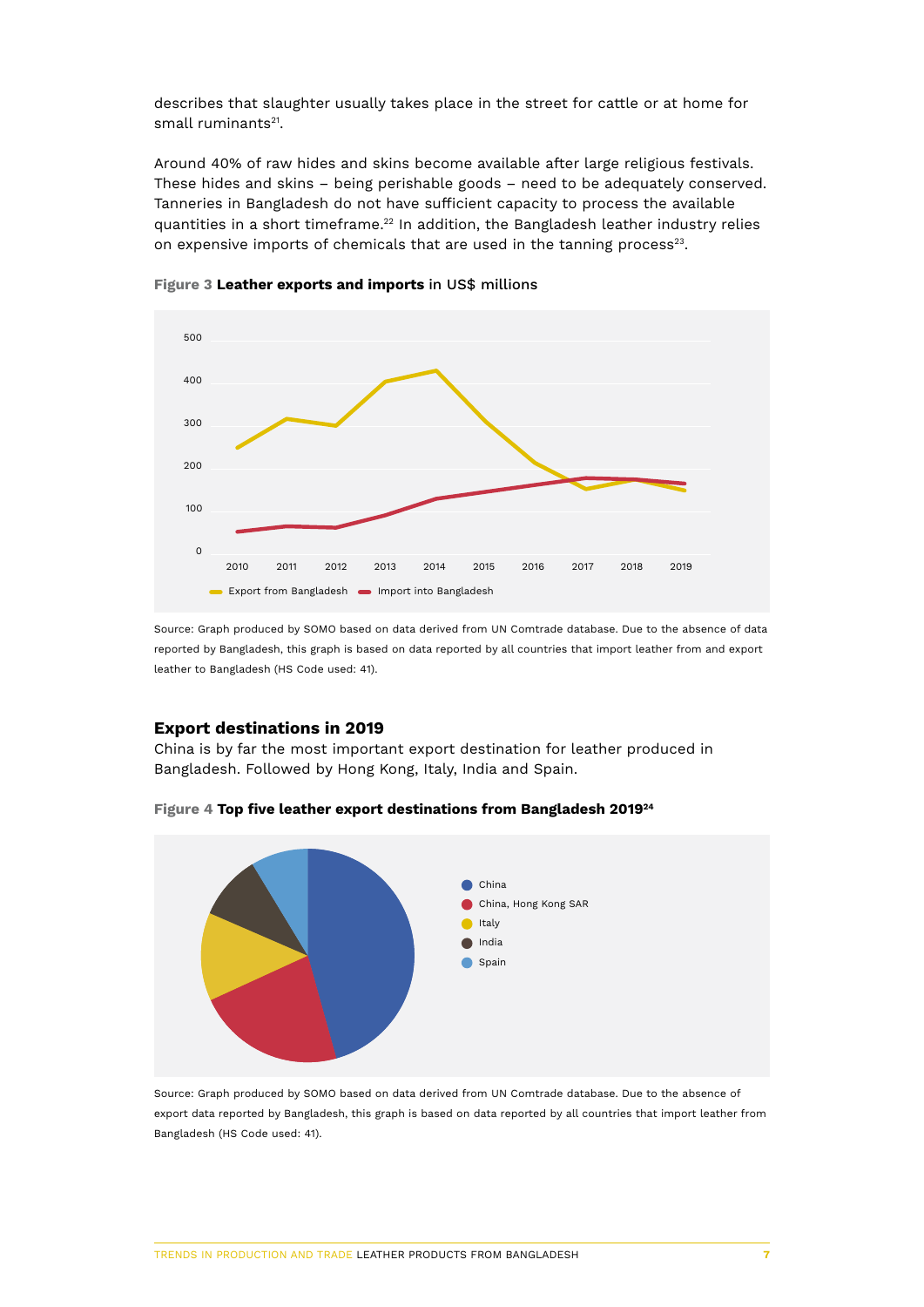### **Table 1 Top 10 leather export destinations from Bangladesh in 201925**

| <b>Rank</b>    | <b>Country</b>                             | <b>Trade value in US\$</b> |
|----------------|--------------------------------------------|----------------------------|
| 1              | China                                      | 52.648.107                 |
|                | 2 China, Hong Kong SAR                     | 25.911.015                 |
| 3              | Italy                                      | 15.386.672                 |
| $\overline{4}$ | India                                      | 11.306.541                 |
| 5              | Spain                                      | 9.998.161                  |
| 6              | Japan                                      | 9.801.915                  |
| $7^{\circ}$    | Vietnam                                    | 6.704.820                  |
| 8              | Korea                                      | 6.390.341                  |
| 9              | Other Asia, (not elsewhere specified, nes) | 2.369.994                  |
| 10             | Mexico                                     | 1.257.248                  |
|                |                                            |                            |

Source: UN Comtrade database. Due to the absence of export data reported by Bangladesh, this graph is based on data reported by all countries that import leather from Bangladesh (HS Code used: 41)

### **Bangladesh manufacturers**

With help of the trade information database Panjiva, a number of important exporting leather producers have been identified. Where possible, linkages with buying companies have been included. In addition to Panjiva, the Open Apparel Registry (OAR) was consulted to identify tanneries that export to international clients.

#### **Table 2 Key leather manufacturers**

| <b>Manufacturer Name</b>       | <b>Location in Bangladesh</b> | <b>Name Buyer(s)</b>                                                                                                                                                                             | <b>LWG certification</b>                     |
|--------------------------------|-------------------------------|--------------------------------------------------------------------------------------------------------------------------------------------------------------------------------------------------|----------------------------------------------|
| <b>Apex Tannery</b>            | Savar, Dhaka                  | <b>Concept Concievers</b><br>& Executors (india),<br>Ahuja International<br>(India), Oom Exports<br>(India), Ampersand<br>Design Private. Ltd.<br>India), Foot on Shoes<br>(India) and many more | Certified by Leather<br><b>Working Group</b> |
| <b>Austan Limited</b>          | Savar, Dhaka                  | No information found                                                                                                                                                                             | Certified by Leather<br><b>Working Group</b> |
| <b>B.F. Leather</b>            | Hazaribag, Dhaka              | Dutch Agreement on<br>Sustainable Garments<br>and Textile (OAR)                                                                                                                                  |                                              |
| Mitali Tannery Ltd.            | Hemayetpur                    | Nomanica Inter-<br>national S.A. de C.V.<br>(Mexico)                                                                                                                                             |                                              |
| <b>Pubali Tannery</b>          | Savar, Dhaka                  | Dutch Agreement on<br>Sustainable Garments<br>and Textile (OAR)                                                                                                                                  |                                              |
| <b>Riff Leather Limited</b>    | Chittagong                    | No information found                                                                                                                                                                             | Certified by Leather<br><b>Working Group</b> |
| <b>Smooth Enterprises</b>      | Hemayetpur                    | Kalsi Sports (India)                                                                                                                                                                             |                                              |
| <b>Sadar Tannery Ltd.</b>      | Hemayetpur                    | Tuff Shoes (India)                                                                                                                                                                               |                                              |
| <b>Saf Industries Ltd.</b>     | <b>Dhaka</b>                  | Mirza International<br>(India)                                                                                                                                                                   |                                              |
| <b>Platinum Bangladesh Co.</b> | Dhaka                         | Shila Sales<br>Corporation (India)                                                                                                                                                               |                                              |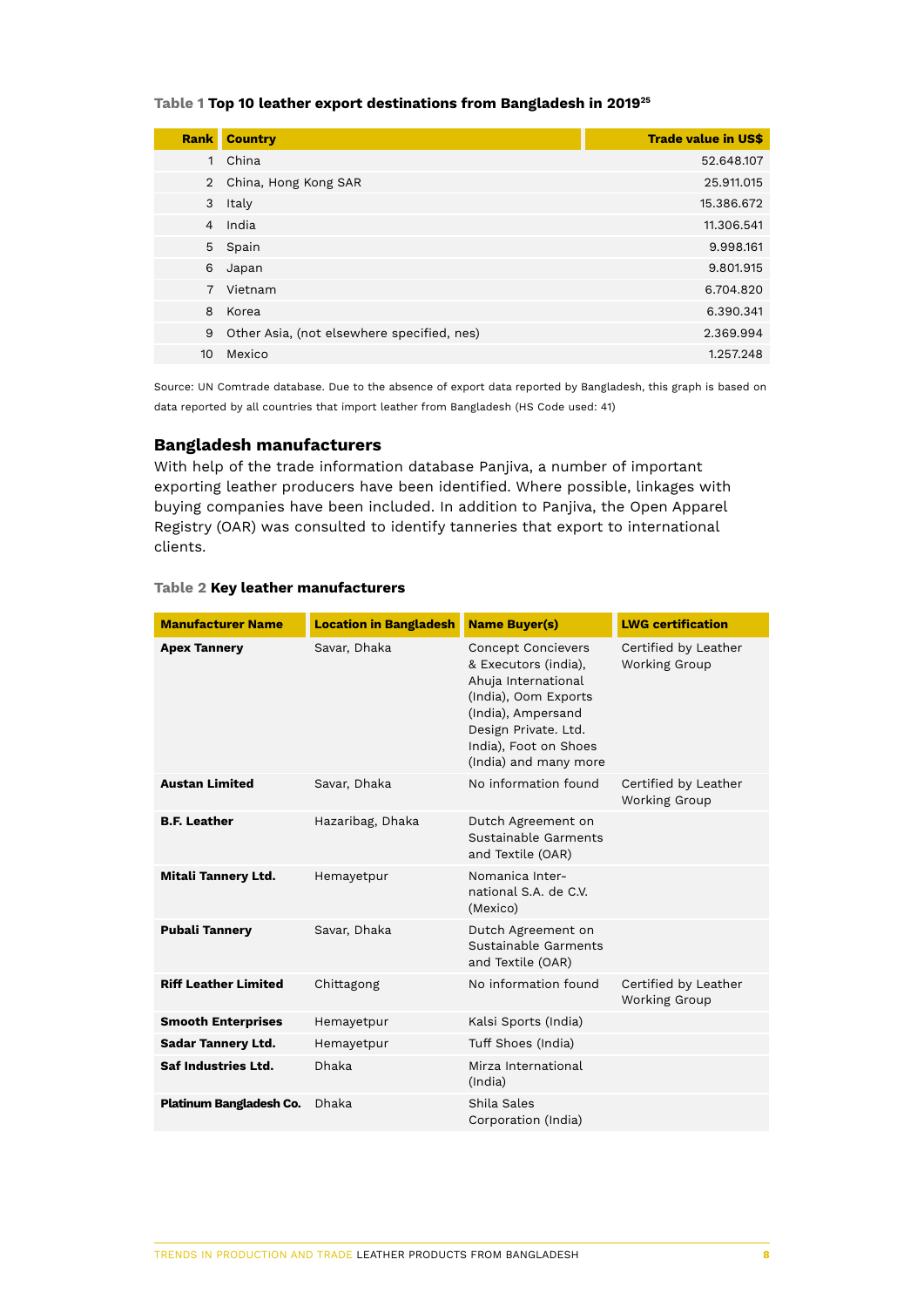### **4 Leather footwear**

The leather footwear<sup>26</sup> sector is the most relevant subsector in terms of export revenues, and it is growing in importance. Several media articles and market analyses refer to Bangladesh as the next hub for global footwear production<sup>27</sup>. Analysts see a shift from China to Bangladesh due to rising labour costs in China, including the setting up of footwear manufacturing plants by Chinese enterprises. More recently, LFMEAB president Saiful Islam mentioned a shift of footwear orders from Myanmar to Bangladesh due to the unstable situation in Myanmar following the coup of February 2021<sup>28</sup>.

The LFMEAB lists 117 members in the section footwear and 14 members in the mixed section (producing footwear and other leather goods)<sup>29</sup>.

As mentioned above, a number of export-oriented footwear factories are foreignowned. Examples include Xin Chang Shoes which is owned by Taiwanese Oftenrich Group30; Bangladesh Pou Hung Industries owned by the Pou Chen Group from Taiwan and; Novi Footwear Bangladesh which is part of Hong Kong-based Novi Footwear of which the German Wortmann Group is the majority shareholder<sup>31</sup>.

In the sub-segment of fashion shoes<sup>32</sup>, there are two distinct sale seasons the summer and winter season<sup>33</sup>. This implies that manufacturers operating in the fashion shoe segment have peak production periods.

### **Export destinations**

The EU is an important export destination for footwear produced in Bangladesh, with Germany, the Netherlands and Poland all appearing in the top-5 of export destinations, France and Italy are also among the top ten export destinations with other EU countries also importing sizeable amounts of footwear. Looking at individual countries, the US is the most important export destination. Japan completes the top-5.



**Figure 5 Top five leather export destinations from Bangladesh 201934**

Source: Graph compiled by SOMO based on data derived from the UN Comtrade database. Imports of leather footwear (HS 6403) from Bangladesh by USA, Germany, The Netherlands, Poland and Japan, 2019.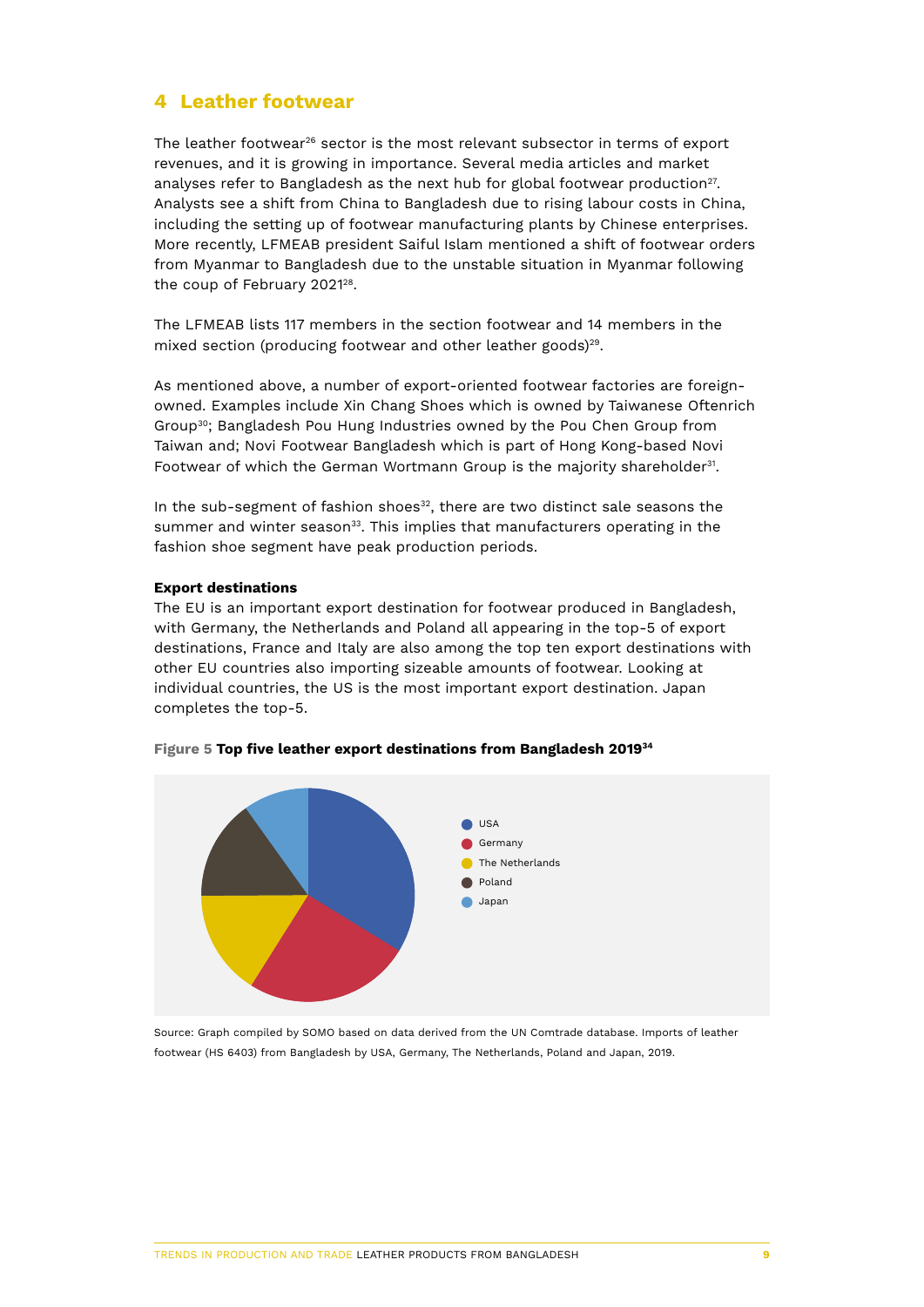|                 | <b>Rank Country</b> | <b>Trade value in US\$</b> |
|-----------------|---------------------|----------------------------|
|                 | 1 USA               | 150,598,093                |
| $\overline{2}$  | Germany             | 112,369,732                |
| 3               | Netherlands         | 71,154,892                 |
|                 | 4 Poland            | 67,842,248                 |
| 5               | Japan               | 44,138,303                 |
| 6               | Canada              | 41,457,277                 |
| $\overline{7}$  | France              | 37,841,086                 |
| 8               | China               | 33,346,568                 |
| 9               | Italy               | 25,309,786                 |
| 10 <sup>°</sup> | Russian Federation  | 16,907,517                 |

### **Footwear producers and their clients**

The below table includes some key Bangladesh-based footwear producers. Where possible, information on their clients has been included. Clients have been identified by using the Panjiva database and the Open Apparel Registry. Due to the lack of available data, this overview is very incomplete. Producers are listed in alphabetic order.

### **Table 4 Key footwear manufacturers**

| <b>Footwear producer Name</b>                                                         | <b>Location in Bangladesh</b> | <b>Name Client(s)</b>                                                                          |
|---------------------------------------------------------------------------------------|-------------------------------|------------------------------------------------------------------------------------------------|
| Apex Footwear                                                                         | Gazipur                       | Zalando (OAR), El Corte Ingles (OAR)                                                           |
| Bangladesh Pou Hung<br>Industries Ltd. (part of Pou<br>Chen Corporation from Taiwan)  | Chitagong                     | Panjiva US imports:<br>Timberland (VF Corporation)                                             |
|                                                                                       |                               |                                                                                                |
| Bay Footwear                                                                          | Gazipur, Dhaka                | Clarks (OAR)                                                                                   |
|                                                                                       |                               | Panjiva US imports:<br>Timberland (VF Corporation),<br>Wolverine Worldwide Inc., Rockport      |
|                                                                                       |                               | Panjiva Indonesia imports:<br>Young Tree Industries (Stella<br>International Holdings Limited) |
| B.F. Leather                                                                          |                               | Agreement on Sustainable Garments<br>and Textile (OAR)                                         |
| Bengal Shoe Industries Limited                                                        | <b>LAKSHIPUR</b>              | H&M, Partnership for Sustainable<br>Textiles (OAR)                                             |
| Blue Ocean Footwear Ltd                                                               | Gazipur, Dhaka                | Clarks (OAR)                                                                                   |
|                                                                                       |                               | Panjiva US imports:<br>Wolverine World Wide Inc.                                               |
| Edison Footwear Ltd                                                                   | Gazipur, Dhaka                | H&M, Partnership for Sustainable<br>Textiles (OAR)                                             |
| Excelsior Shoes Ltd.                                                                  | Chittagong                    | Lidl, Partnership for Sustainable<br>Textiles (OAR)                                            |
| Frame House Footwear Ltd.                                                             | Dhaka                         | Lidl, Partnership for Sustainable<br>Textiles (OAR)                                            |
| Hamko Leathers Ltd.                                                                   | Gazipur, Dhaka                | Lidl, Partnership for Sustainable<br>Textiles (OAR)                                            |
| Lalmai Footwear Ltd                                                                   | Dhaka                         | El Corte Ingles (OAR)                                                                          |
| Nadia Shoes Pvt. Ltd.                                                                 | Savar, Dhaka                  | Clarks (OAR)                                                                                   |
| Novi Footwear International<br>Co. Ltd. (part of Novi Footwear<br>based in Hong Kong) | Chittagong                    | Marks & Spencer                                                                                |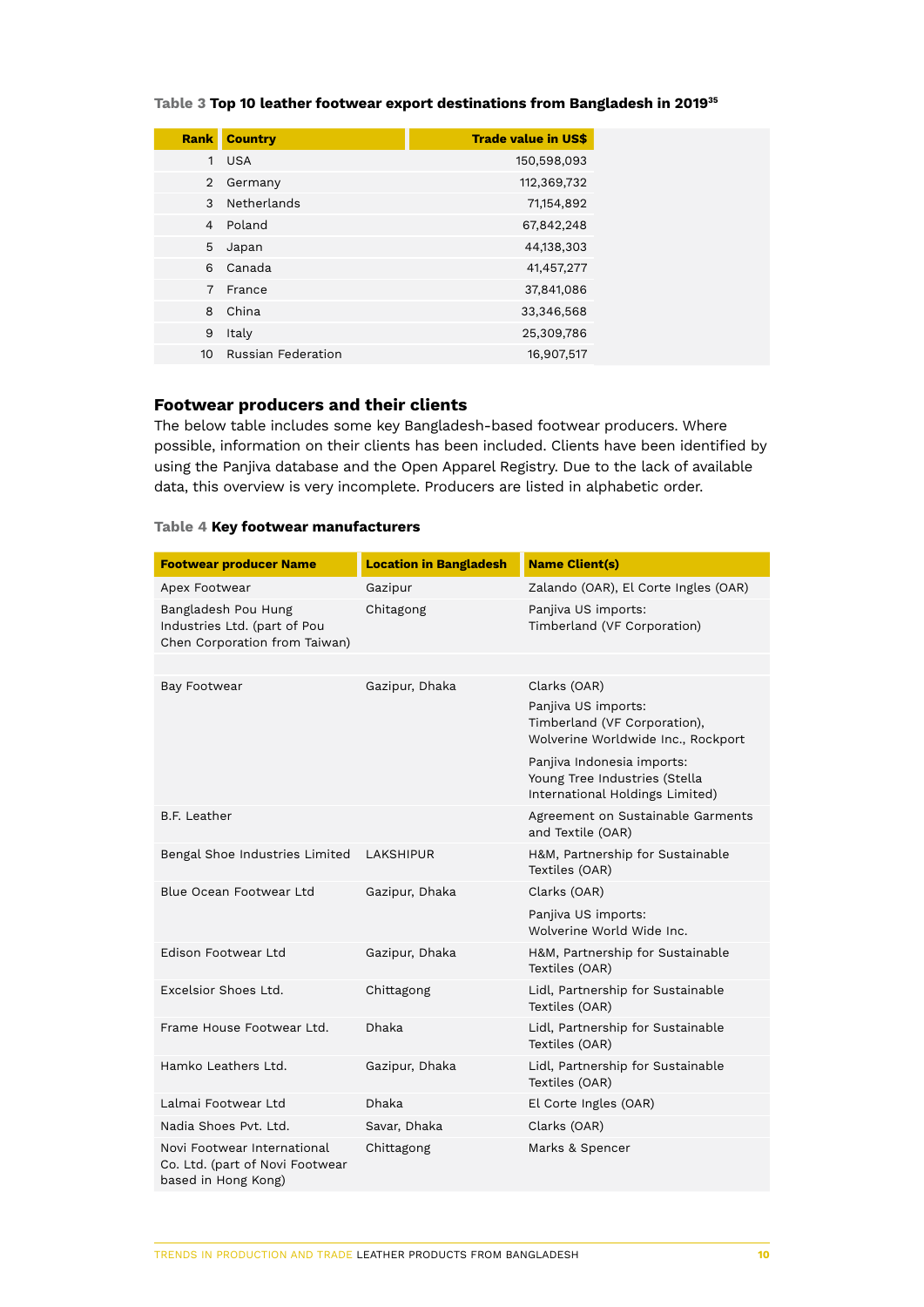| <b>Footwear producer Name</b>                                         | <b>Location in Bangladesh</b> | <b>Name Client(s)</b>                                                                            |
|-----------------------------------------------------------------------|-------------------------------|--------------------------------------------------------------------------------------------------|
| Paolo Footwear (BD) Ltd                                               | Chittagong                    | Next (OAR)                                                                                       |
| Premier Footwear Ltd.                                                 | Barisal                       | Lidl, Partnership for Sustainable<br>Textiles (OAR)                                              |
| Royal Footwear Ltd.                                                   | Gazipur, Dhaka                | Lidl, Partnership for Sustainable<br>Textiles (OAR)                                              |
| Runner Footwear Ltd.                                                  | Gazipur, Dhaka                | Lidl, Partnership for Sustainable<br>Textiles (OAR)                                              |
| Shoeniverse Footwear Ltd.                                             | Mymensingh, Dhaka             | Lidl, Partnership for Sustainable<br>Textiles (OAR)                                              |
| Xin Chang Shoes (Bd) Ltd.<br>(part of Oftenrich Group from<br>Taiwan) | Gulshan, Dhaka                | VF Corporation, 5.11 (OAR)<br>Wolverine Worldwide Inc, Dr Martens,<br>Timberland (=VF) (Panjiva) |

### **5 Trunks, cases and bags**

Trade statistics from the UN Comtrade database indicate that exports of products with HS code 4202 are growing in importance. This product group includes: trunks; suit, camera, jewellery, cutlery cases; travel, tool, similar bags; wholly or mainly covered by leather, composition leather, plastic sheeting, textile materials, vulcanised fibre, paperboard." While this falls within chapter 42 "articles of leather", taking a closer look at goods exported under this code, it appears that this product group also includes a lot of trunks, cases and bags of non-leather material.

The LFMEAB lists 45 members in the area of leather goods and 14 members in the mixed goods area (producing footwear and leather goods).

### **Export destinations**

As with footwear, the US is the most important export destination, followed by Japan, China, India and Germany.



### **Figure 6 Top five leather export destinations from Bangladesh 201936**

Source: Graph produced by SOMO based on data derived from UN Comtrade database. Due to the absence of export data reported by Bangladesh, this graph is based on data reported by all countries that import trunks, cases and bags from Bangladesh (HS Code used: 4202).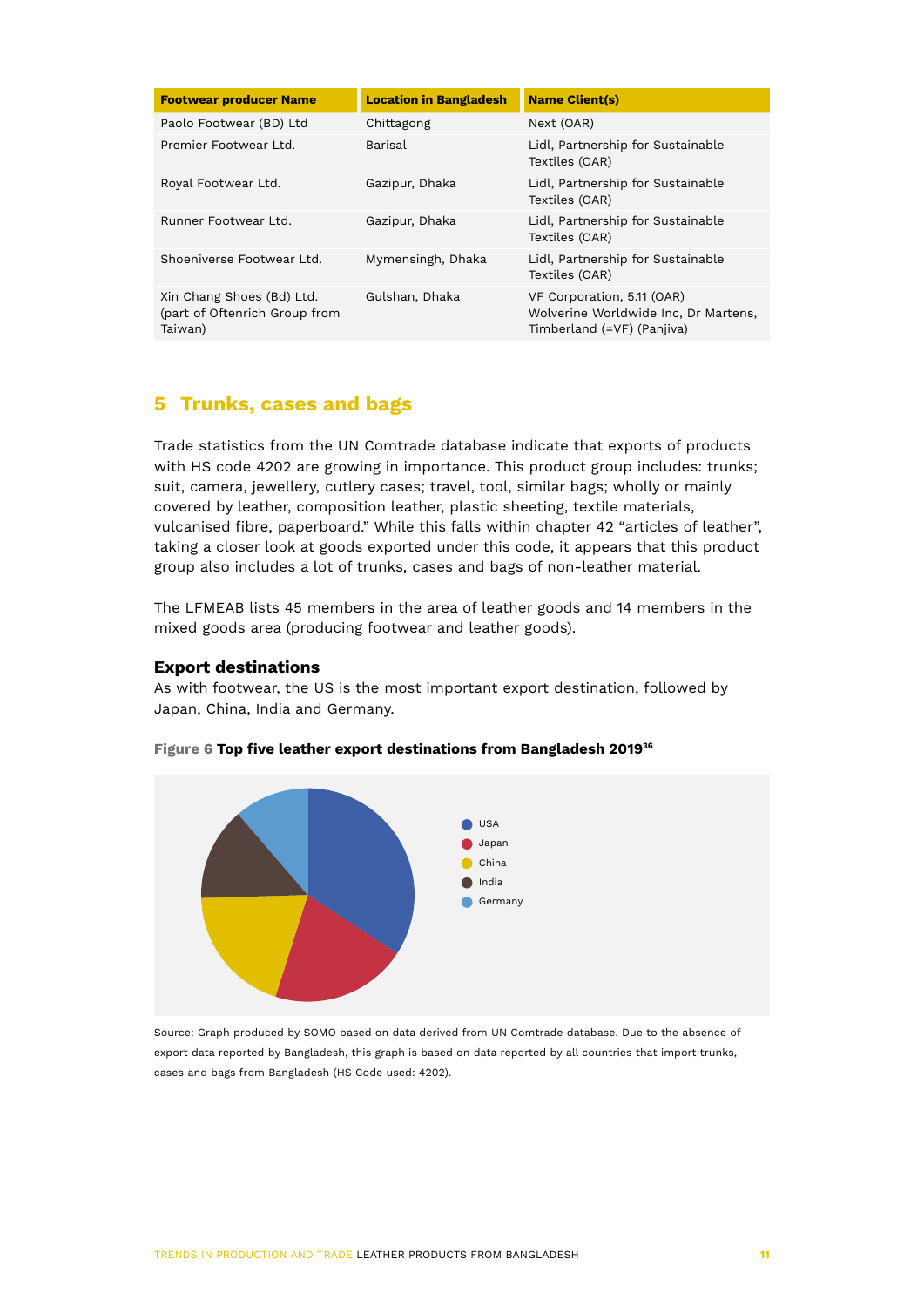### **Table 5 Top 10 leather trunks, cases and bags export destinations from Bangladesh in 201937**

| <b>Rank</b>    | <b>Country</b> | <b>Import value in US\$</b> |
|----------------|----------------|-----------------------------|
| 1              | <b>USA</b>     | 67,568,919                  |
| $\overline{2}$ | Japan          | 40,836,207                  |
| 3              | China          | 38,755,787                  |
| $\overline{4}$ | India          | 27,906,508                  |
| 5              | Germany        | 22,323,006                  |
| 6              | France         | 17,018,095                  |
| 7              | Australia      | 16,240,177                  |
| 8              | Netherlands    | 14,221,671                  |
| 9              | Poland         | 9,658,992                   |
| 10             | Korea          | 7,920,299                   |

Source: Based on data derived from UN Comtrade database. Due to the absence of export data reported by Bangladesh, this graph is based on data reported by all countries that import trunks, cases and bags from Bangladesh (HS Code used: 4202)

### **Manufacturers of trunks, cases and bags and their clients**

It is not always clear if products within the product group 4202 are made of leather or include leather parts. Therefore, only those manufacturers that clearly produce leather products are included in the table below.

#### **Table 6 Key manufacturers of trunks, cases and bags**

| <b>Manufacturer name</b>                                                     | <b>Location</b> | <b>Buyer(s)</b>                                                                                 |
|------------------------------------------------------------------------------|-----------------|-------------------------------------------------------------------------------------------------|
| Rider Leather Bags & Luggage                                                 | Chitagong       | Matalan (OAR)                                                                                   |
| Factory Ltd.                                                                 |                 | Panjiva:<br>Samsonite South Asia Private Ltd.,<br>Safari Industries India Ltd., Bulletline (US) |
| Ventura Leatherware Mfy. (Bd) Ltd.                                           | <b>Dhaka</b>    | Michael Kors, Coach (Panjiva)                                                                   |
| New Era Fashions Bangladesh (leather<br>division produces wallets and belts) | Chitagong       | Randa Accessories Leather Goods Llc<br>(Panjiva)                                                |
| Step Luggage & Leather Goods Ltd.                                            |                 | Klein Tools Inc (US)                                                                            |
| Kuehne Nagel Ltd. House74 Road 18<br>Step Luggage & Leather Goods Ltd.       |                 | Kuehne & Nagel Inc (US)                                                                         |

## **6 Impact of the coronavirus pandemic on production and export trends**

The coronavirus pandemic impacted the leather sector in Bangladesh heavily. In 2020, the major issue was the cancellation of orders by both domestic and international buyers. According to the Leathergoods and Footwear Manufacturers & Exporters Association of Bangladesh (LFMEAB), as of April 2020, orders amounting to USD 316 million were cancelled<sup>38</sup>.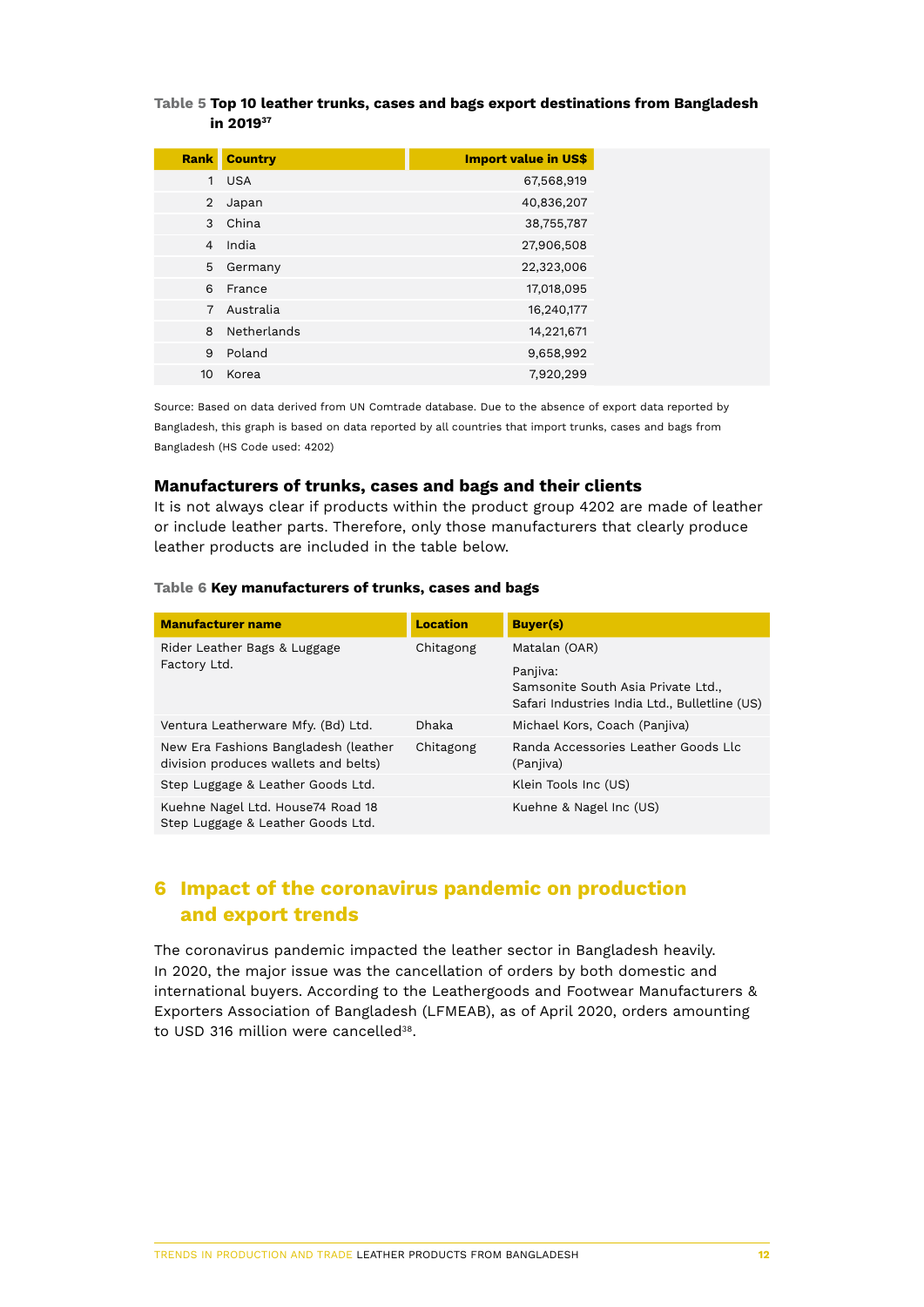The interrupted supply of materials, including processed hides and chemicals, was also highly problematic. Many tanneries and factories closed. When, in March 2020, the Bangladesh authorities called for a nation-wide lockdown, more businesses had to shut their doors. In April 2021, a new lockdown was proclaimed, covering public transport and government offices, but, for the time being, excluding garment factories. Still, it is no exaggeration to say that the entire leather and leather products value chain of Bangladesh is severely disrupted.

However, there are signs that the Bangladesh leather and leather goods industry is picking up again. An article in the Daily Newspaper of 14 June 2021 quotes LFMEAB president saying that in the last couple of months, Bangladesh manufacturers had received an increasing number of orders as "many leather and leather goods companies have shifted orders from Myanmar to Bangladesh because of the political uncertainty"39.

### **Impacts on exports 2020**

The remainder of this section primarily draws on data from the Bangladesh Export Promotion Bureau (EPB)<sup>40</sup> and the analysis of export developments during the years 2019 and 2020 that the LFMEAB has published based on the EPB figures<sup>41</sup>.

The EPB publishes monthly figures on export revenues for a wide range of products. It should be noted that these figures differ from the figures from the UN Comtrade database that are presented in the first section of this mapping. This could be explained by the fact that the fiscal year in Bangladesh runs from 1 July to 30 June (as opposed to calendar years used in UN Comtrade) and a different selection of HS codes (the EPB code selection appears to be more detailed).

According to these figures, export revenues of the combined product groups (leather, leather goods and leather footwear) dropped by 21% comparing the fiscal year 2019 with the fiscal year  $2020^{42}$ . Exports particularly took a deep dive in the months January – June of 2020.

### **Leather exports**

According to the EPB data, the subsector leather $43 -$  which already saw exports declining in the past years – took a very hard hit. With exports dropping by 31% comparing the year 2019 with 2020.

### **Leather footwear exports**

The leather footwear sector – the subsector which generates most export earnings and which had been growing over the past five years – saw revenues decreasing by 15%, from USD 566.54 million in 2019 to USD 479.41 million in 2020.

Key player Apex Footwear, for instance, witnessed a sharp decline in both domestic and international sales and, according to its financial reports, saw its net profit drop by nearly 50% from FY2019 to FY 2020.

#### Leather goods exports<sup>44</sup>

Leather goods export revenues – which had been increasing over the past five years – went down by 12%, from USD 256.91 million in 2019 to USD 225.54 million in 2020.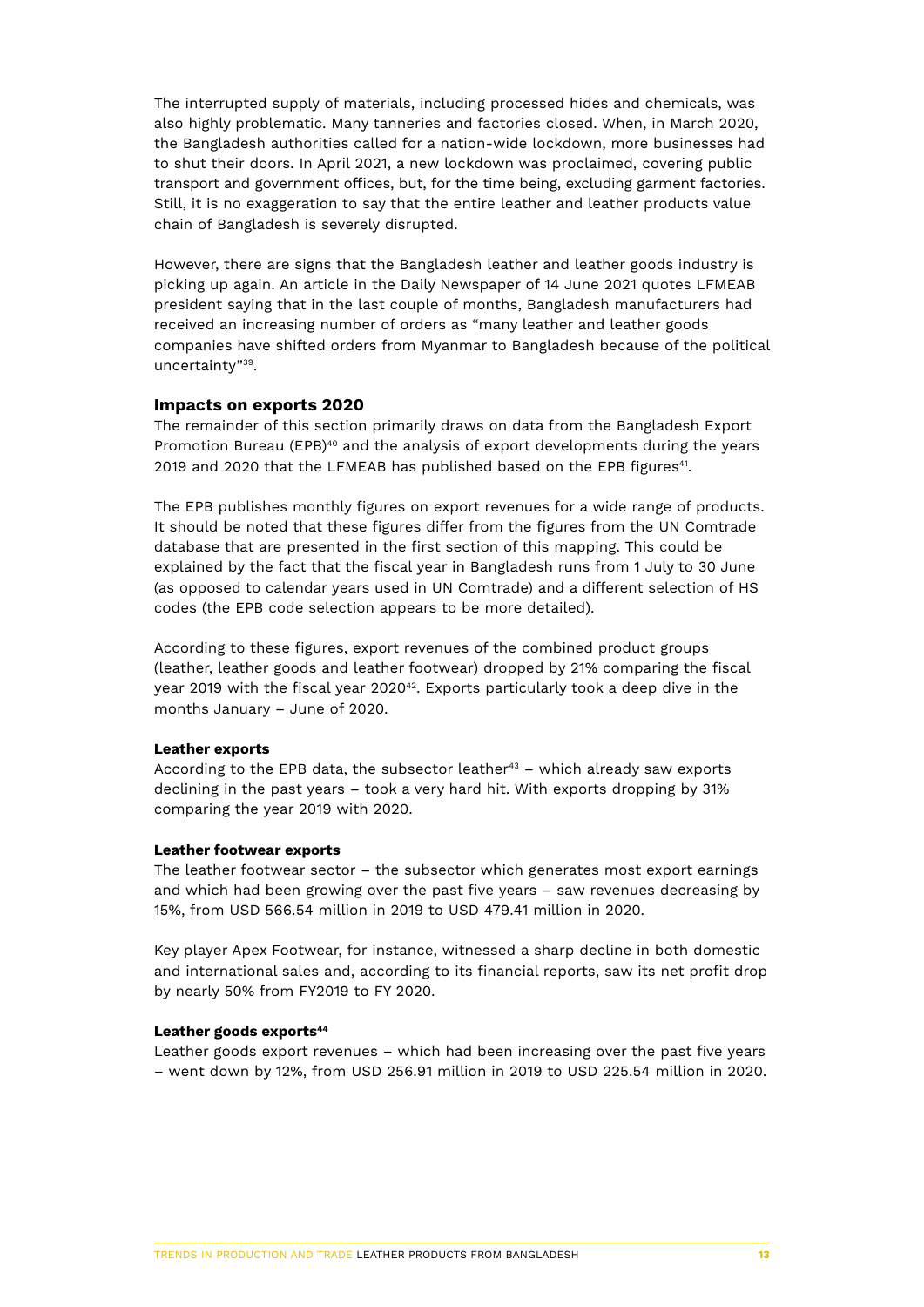

**Figure 7 leather and leather goods export revenues 2019-2020** in US\$ millions

Source: Graph produced by SOMO based on data from the LFMEAB<sup>45</sup>.

# **7 Concluding remarks: limited transparency**

This paper looks into trends in the production and export of leather and leather goods from Bangladesh. However, crucial information is missing to connect all the dots and to establish all linkages in the supply chain.

Firstly, precise figures on the number of production facilities as well as the numbers of various types of workers involved in the leather and leather goods industry are hard to come by.

Secondly, the leather and leather goods industry is complex, with many different actors involved. A lack of transparency both on the governmental as well as on the corporate level makes it impossible to establish linkages between producers and end-customers and all the steps in between. The government of Bangladesh does not disclose customs information which would allow for identifying linkages between exporting manufacturers and their foreign buyers. Likewise, important buying countries such as China, Germany and the Netherlands do not disclose such information.

When it comes to corporate transparency, many relevant players are not forthcoming with information about their supply chains. While in recent years, an increasing number of garment brands and retailers have started to disclose their supplier base such transparency is far less common in the footwear sector – an important segment in the global leather and leather goods industry. In addition, corporate supply chain transparency is often limited to first-tier suppliers. Transparency up to the level of tanneries is very rare.

Lastly, there are a number of brands and retailers that source leather goods from Bangladesh that have stated that they only use imported leather due to concerns about environmental and social issues linked to the Bangladesh leather industry. However, it is not clear how these companies ensure that no Bangladesh leather is used.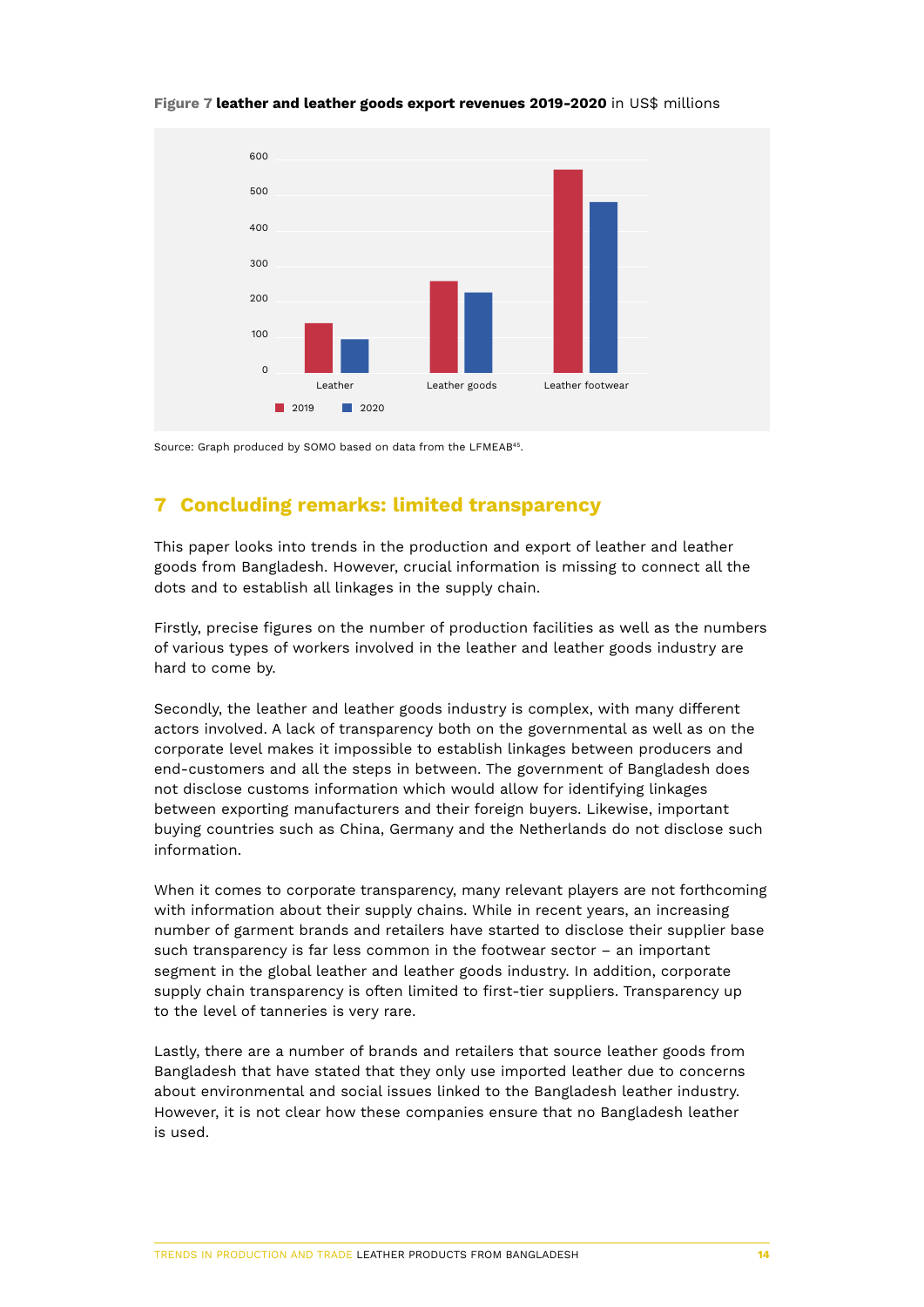#### **Endnotes**

1 SOMO, "Leather products from Pakistan – Trends in production and trade", April 2021

<https://togetherfordecentleather.org/wp-content/ uploads/2021/05/Leather-products-from-Pakistan-mappingpaper.pdf>

2 Arisa, "Leather products from India – Trends in production and trade", May 2021

<https://togetherfordecentleather.org/wp-content/ uploads/2021/05/LeatherProductsFromIndia.pdf>

- 3 UN Comtrade, [<https://comtrade.un.org/>](https://comtrade.un.org/), a public database
- 4 Panjiva <<https://panjiva.com/>>, a paid subscription-based database
- 5 See <[https://openapparel.org/>](https://openapparel.org/), a public database.
- 6 Asian Development Bank, "Developing the Leather Industry in Bangladesh", ADB Briefs no.2, November 2018 <[https://www.adb.](https://www.adb.org/sites/default/files/publication/467956/adb-brief-102-bangladesh-leather-industry.pdf) [org/sites/default/files/publication/467956/adb-brief-102-bangla](https://www.adb.org/sites/default/files/publication/467956/adb-brief-102-bangladesh-leather-industry.pdf)[desh-leather-industry.pdf>](https://www.adb.org/sites/default/files/publication/467956/adb-brief-102-bangladesh-leather-industry.pdf)
- Calculation based on data derived from the UN Comtrade database. Imports of all reporting countries from Bangladesh have been taken into account due to the lack of data reported by Bangladesh.
- 8 Asian Development Bank, "Developing the Leather Industry in Bangladesh", ADB Briefs no.2, November 2018 <[https://www.adb.](https://www.adb.org/sites/default/files/publication/467956/adb-brief-102-bangladesh-leather-industry.pdf) [org/sites/default/files/publication/467956/adb-brief-102-bangla](https://www.adb.org/sites/default/files/publication/467956/adb-brief-102-bangladesh-leather-industry.pdf)[desh-leather-industry.pdf>](https://www.adb.org/sites/default/files/publication/467956/adb-brief-102-bangladesh-leather-industry.pdf)
- 9 Asian Development Bank, "Developing the Leather Industry in Bangladesh", ADB Briefs no.2, November 2018 <[https://www.adb.](https://www.adb.org/sites/default/files/publication/467956/adb-brief-102-bangladesh-leather-industry.pdf) [org/sites/default/files/publication/467956/adb-brief-102-bangla](https://www.adb.org/sites/default/files/publication/467956/adb-brief-102-bangladesh-leather-industry.pdf)[desh-leather-industry.pdf>](https://www.adb.org/sites/default/files/publication/467956/adb-brief-102-bangladesh-leather-industry.pdf)
- 10 LMFEAB, "Bangladesh Leather Footwear and Leather Goods – International Sourcing Show 2019, 2019 <[http://lfmeab.org/wp-content/uploads/2019/10/E-Brochure-Final.](http://lfmeab.org/wp-content/uploads/2019/10/E-Brochure-Final.pdf) [pdf](http://lfmeab.org/wp-content/uploads/2019/10/E-Brochure-Final.pdf)>
- 11 Friedrich Ebert Stiftung and SME Foundation, "Development of SMEs in Bangladesh – Lessons From The German Experience" August 2020 [<https://smef.portal.gov.bd/sites/default/files/files/](https://smef.portal.gov.bd/sites/default/files/files/smef.portal.gov.bd/files/4937b241_2c1c_44d4_9e8b_e5bb81dcec12/2021-01-07-15-32-906138db859132593e946cbcd5ea35ed.pdf) [smef.portal.gov.bd/files/4937b241\\_2c1c\\_44d4\\_9e8b\\_](https://smef.portal.gov.bd/sites/default/files/files/smef.portal.gov.bd/files/4937b241_2c1c_44d4_9e8b_e5bb81dcec12/2021-01-07-15-32-906138db859132593e946cbcd5ea35ed.pdf) [e5bb81dcec12/2021-01-07-15-32-906138db859132593e946cb](https://smef.portal.gov.bd/sites/default/files/files/smef.portal.gov.bd/files/4937b241_2c1c_44d4_9e8b_e5bb81dcec12/2021-01-07-15-32-906138db859132593e946cbcd5ea35ed.pdf)[cd5ea35ed.pdf](https://smef.portal.gov.bd/sites/default/files/files/smef.portal.gov.bd/files/4937b241_2c1c_44d4_9e8b_e5bb81dcec12/2021-01-07-15-32-906138db859132593e946cbcd5ea35ed.pdf)>
- 12 Leathergoods and Footwear Manufacturers and Exporters Association of Bangladesh (LMFEAB), "Investment Prospects in Bangladesh Leather Sector", no date <[http://lfmeab.org/old/](http://lfmeab.org/old/images/report/LEATHER_SECTOR_INVESTMENT_BROCHURE_LFMEAB.pdf) [images/report/LEATHER\\_SECTOR\\_INVESTMENT\\_BROCHURE\\_](http://lfmeab.org/old/images/report/LEATHER_SECTOR_INVESTMENT_BROCHURE_LFMEAB.pdf) [LFMEAB.pdf](http://lfmeab.org/old/images/report/LEATHER_SECTOR_INVESTMENT_BROCHURE_LFMEAB.pdf)>
- 13 Asian Development Bank, "Developing the Leather Industry in Bangladesh", ADB Briefs no.2, November 2018 <[https://www.adb.](https://www.adb.org/sites/default/files/publication/467956/adb-brief-102-bangladesh-leather-industry.pdf) [org/sites/default/files/publication/467956/adb-brief-102-bangla](https://www.adb.org/sites/default/files/publication/467956/adb-brief-102-bangladesh-leather-industry.pdf)[desh-leather-industry.pdf>](https://www.adb.org/sites/default/files/publication/467956/adb-brief-102-bangladesh-leather-industry.pdf)
- 14 Bangladesh Labour Foundation (BLF), conversation between SOMO and BLF, May 2021.
- 15 The LFMEAB speaks of some 200 tanneries while the Asia Foundation speaks of 220 tanneries.
- 16 The Asia Foundation, "In Bangladesh, tanneries in trouble", 27 May 2020

<https://asiafoundation.org/2020/05/27/in-bangladesh-tanneriesin-trouble/>

17 The Asia Foundation, "In Bangladesh, tanneries in trouble", 27 May  $2020$ 

<https://asiafoundation.org/2020/05/27/in-bangladesh-tanneriesin-trouble/>

- 18 RVO (2017) Business Opportunity Scan Leather Sector Bangladesh: Netherlands Ministry of Foreign Affairs. <[https://www.rvo.nl/sites/](https://www.rvo.nl/sites/default/files/2017/06/business-oppotunities-scan-leather-sector-bangladesh.pdf) [default/files/2017/06/business-oppotunities-scan-leather-sector](https://www.rvo.nl/sites/default/files/2017/06/business-oppotunities-scan-leather-sector-bangladesh.pdf)[bangladesh.pdf>](https://www.rvo.nl/sites/default/files/2017/06/business-oppotunities-scan-leather-sector-bangladesh.pdf) (accessed November 20, 2020)
- 19 H&M, "H&M Group Animal Welfare & Material Ethics Policy", December 2018 <https://about.hm.com/content/dam/hmgroup/ groupsite/documents/masterlanguage/CSR/Policies/HM%20 Group%20Animal%20Welfare%20and%20Material%20Ethics%20 policy%20-%20April%202019.pdf>
- 20 <https://www.dhakatribune.com/business/economy/2020/07/06/ leather-leather-goods-slip-from-2nd-highest-export-earnerto-3rd>
- 21 RVO, "Business Opportunity Scan Leather Sector Bangladesh", May 2017 <https://www.rvo.nl/sites/default/files/rvo\_website\_content/ opendata/iati/PSDAPPS/MAT16BD02.pdf>
- 22 https://www.rvo.nl/sites/default/files/rvo\_website\_content/ opendata/iati/PSDAPPS/MAT16BD02.pdf
- 23 Asian Development Bank, "Developing the Leather Industry in Bangladesh", ADB Briefs no.2, November 2018 [<https://www.adb.](https://www.adb.org/sites/default/files/publication/467956/adb-brief-102-bangladesh-leather-industry.pdf) [org/sites/default/files/publication/467956/adb-brief-102-bangla](https://www.adb.org/sites/default/files/publication/467956/adb-brief-102-bangladesh-leather-industry.pdf)[desh-leather-industry.pdf>](https://www.adb.org/sites/default/files/publication/467956/adb-brief-102-bangladesh-leather-industry.pdf)
- 24 Figure produced by SOMO based on information derived from the UN Comtrade database

<https://comtrade.un.org/>. Due to the absence of data reported by Bangladesh imports of leather from Bangladesh of all reporting countries has been taken into account. HS Code used: HS 41

- 25 Figure produced by SOMO based on information derived from the UN Comtrade database <https://comtrade.un.org/>. Due to the absence of data reported by Bangladesh imports of leather from Bangladesh of all reporting countries has been taken into account. HS Code used: HS 41
- 26 Note that for this analysis products with HS code 6403 have been selected. This product group includes: footwear; with outer soles of rubber, plastics, leather or composition leather and uppers of leather. This product group may also contain non-leather footwear.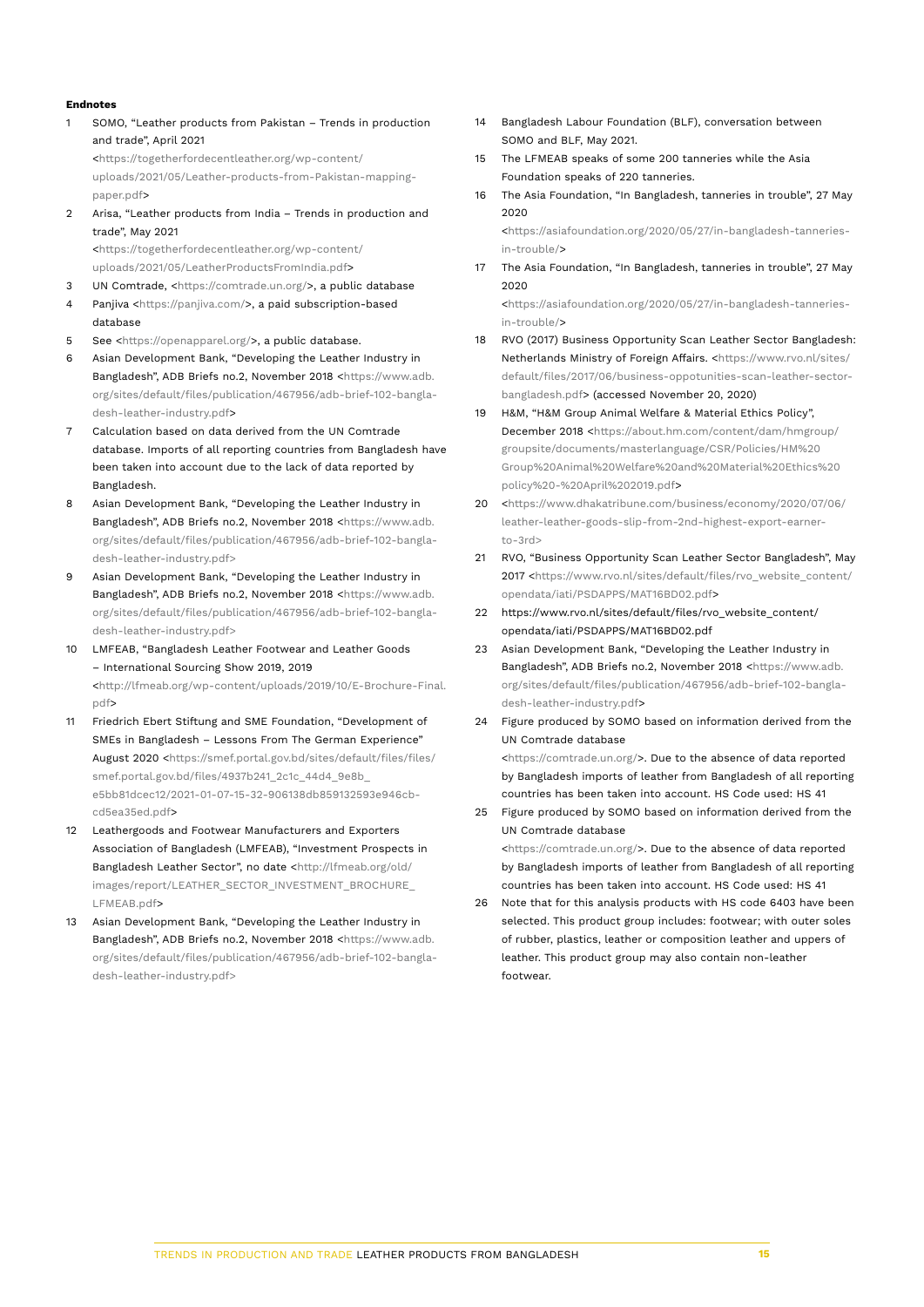27 See for instance: The Daily Newspaper, "Crises in India, Myanmar diverting export orders to Bangladesh", 14 June 2021 <https://www. thedailystar.net/business/news/crises-india-myanmar-divertingexport-orders-bangladesh-2094697>

Light Castle, "Footwear Sector- Bangladesh's Next Export Tiger" <[https://www.lightcastlebd.com/insights/2014/11/footwear-sector](https://www.lightcastlebd.com/insights/2014/11/footwear-sector-bangladeshs-next-export-tiger)[bangladeshs-next-export-tiger](https://www.lightcastlebd.com/insights/2014/11/footwear-sector-bangladeshs-next-export-tiger)> and NDC Journal, "Bangladesh as a Global Footwear Sourcing Hub By 2030: Strategic Options,

### December 2019

<https://ndc.gov.bd/publications/66084176-cd29-4219-bee5- 7f5557faacd9.pdf>

28 The Daily Newspaper, "Crises in India, Myanmar diverting export orders to Bangladesh", 14 June 2021

<https://www.thedailystar.net/business/news/crises-indiamyanmar-diverting-export-orders-bangladesh-2094697>

- 29 <http://lfmeab.org/about-us/>
- 30 <http://www.goldenchang.com/worldForm.html>
- 31 <https://www.novifootwear.com/Novi/Services\_ ProductDevelopment>
- 32 Other sub-segments include work footwear, safety footwear and sports footwear.
- 33 <[https://www.thedailystar.net/business/news/now-the-leather](https://www.thedailystar.net/business/news/now-the-leather-sectors-priority-just-stay-afloat-1892416)[sectors-priority-just-stay-afloat-1892416](https://www.thedailystar.net/business/news/now-the-leather-sectors-priority-just-stay-afloat-1892416)>
- 34 Figure produced by SOMO based on information derived from the UN Comtrade database <https://comtrade.un.org/>. Due to the absence of data reported by Bangladesh imports of leather from Bangladesh of all reporting countries has been taken into account. HS Code used: HS 6403
- 35 Figure produced by SOMO based on information derived from the UN Comtrade database

<https://comtrade.un.org/>. Due to the absence of data reported by Bangladesh imports of leather from Bangladesh of all reporting countries has been taken into account. HS Code used: HS6403

36 Figure produced by SOMO based on information derived from the UN Comtrade database <https://comtrade.un.org/>. Due to the absence of data reported by

Bangladesh imports of leather from Bangladesh of all reporting countries has been taken into account. HS Code used: HS 4202 37 Figure produced by SOMO based on information derived from the

- UN Comtrade database <https://comtrade.un.org/>. Due to the absence of data reported by Bangladesh imports of leather from Bangladesh of all reporting countries has been taken into account. HS Code used: HS6403
- 38 The Daily Star, "For now, the leather sector's priority is to just stay afloat", 13 April 2020

<https://www.thedailystar.net/business/news/now-the-leathersectors-priority-just-stay-afloat-1892416>

- 39 The Daily Newspaper, "Crises in India, Myanmar diverting export orders to Bangladesh", 14 June 2021 <https://www.thedailystar.net/business/news/crises-indiamyanmar-diverting-export-orders-bangladesh-2094697>
- 40 Export Promotion Bureau of the Government of the People's Republic of Bangladesh website <http://www.epb.gov.bd>
- 41 LFMEAB website, "Analysis of sectoral export performance of 12 months in 2020 over 2019", no date <[http://lfmeab.org/export-performance-2020-over-2019/>](http://lfmeab.org/export-performance-2020-over-2019/) (accessed on 6 July 2021).
- 42 In Bangladesh, the fiscal year runs from 1 July to 30 June.
- 43 EPB uses HS code 41
- 44 Here the EPB pools together leather goods such as bags and wallets and leather apparel (HS codes 42 and 43).
- 45 LFMEAB website, "Analysis of sectoral export performance of 12 months in 2020 over 2019", no date <[http://lfmeab.org/export-performance-2020-over-2019/>](http://lfmeab.org/export-performance-2020-over-2019/) (accessed on 6 July 2021).